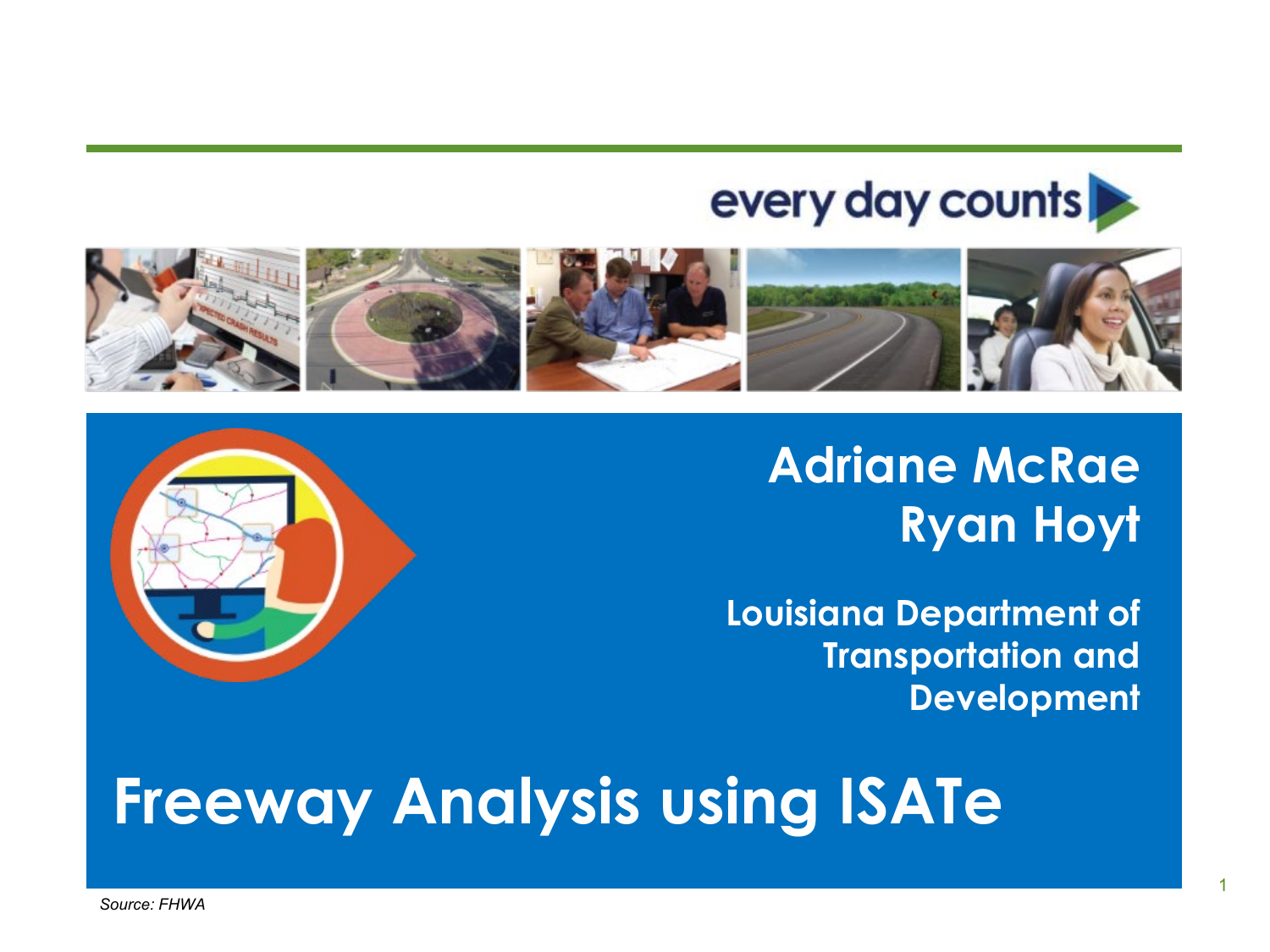

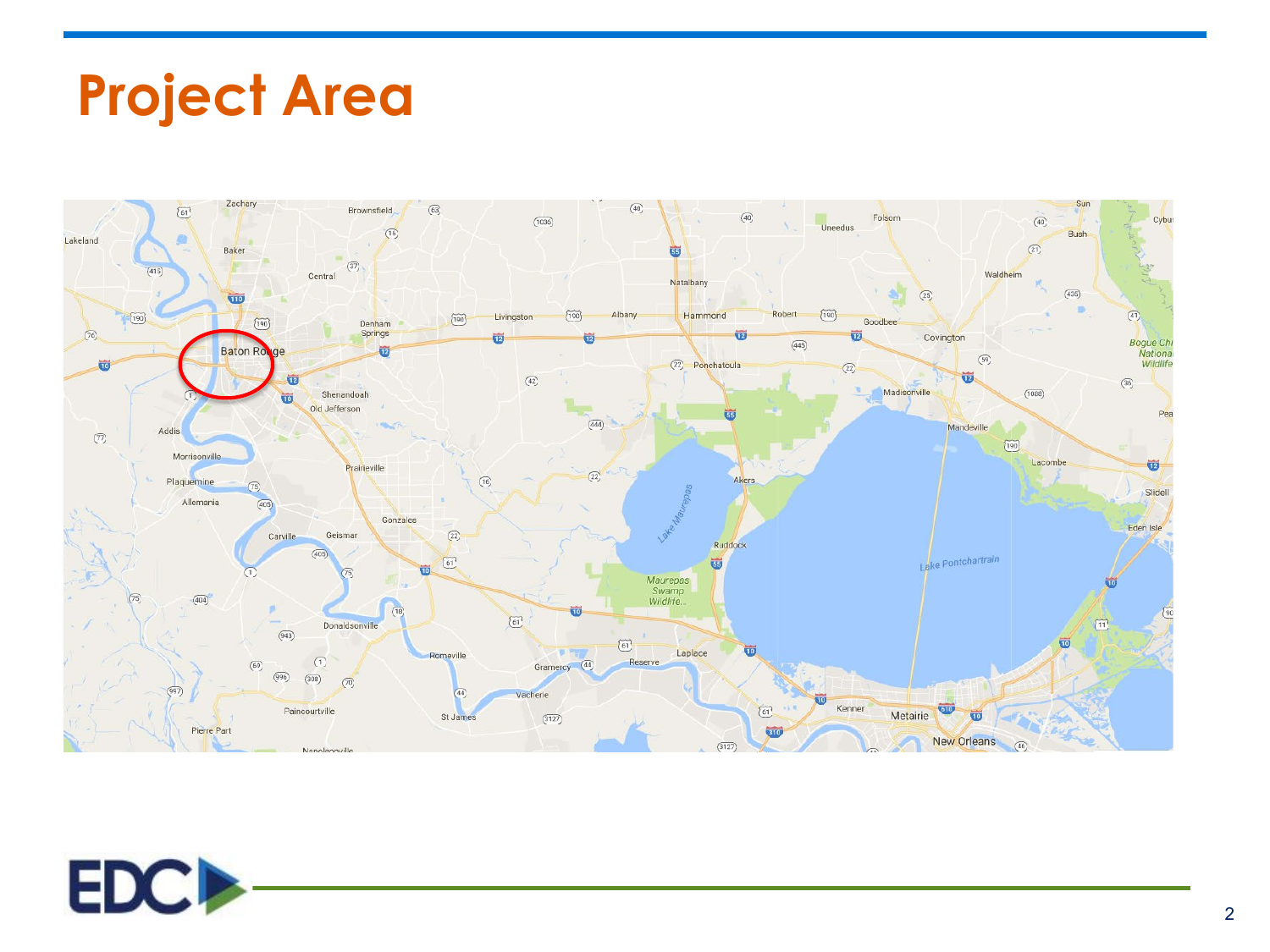

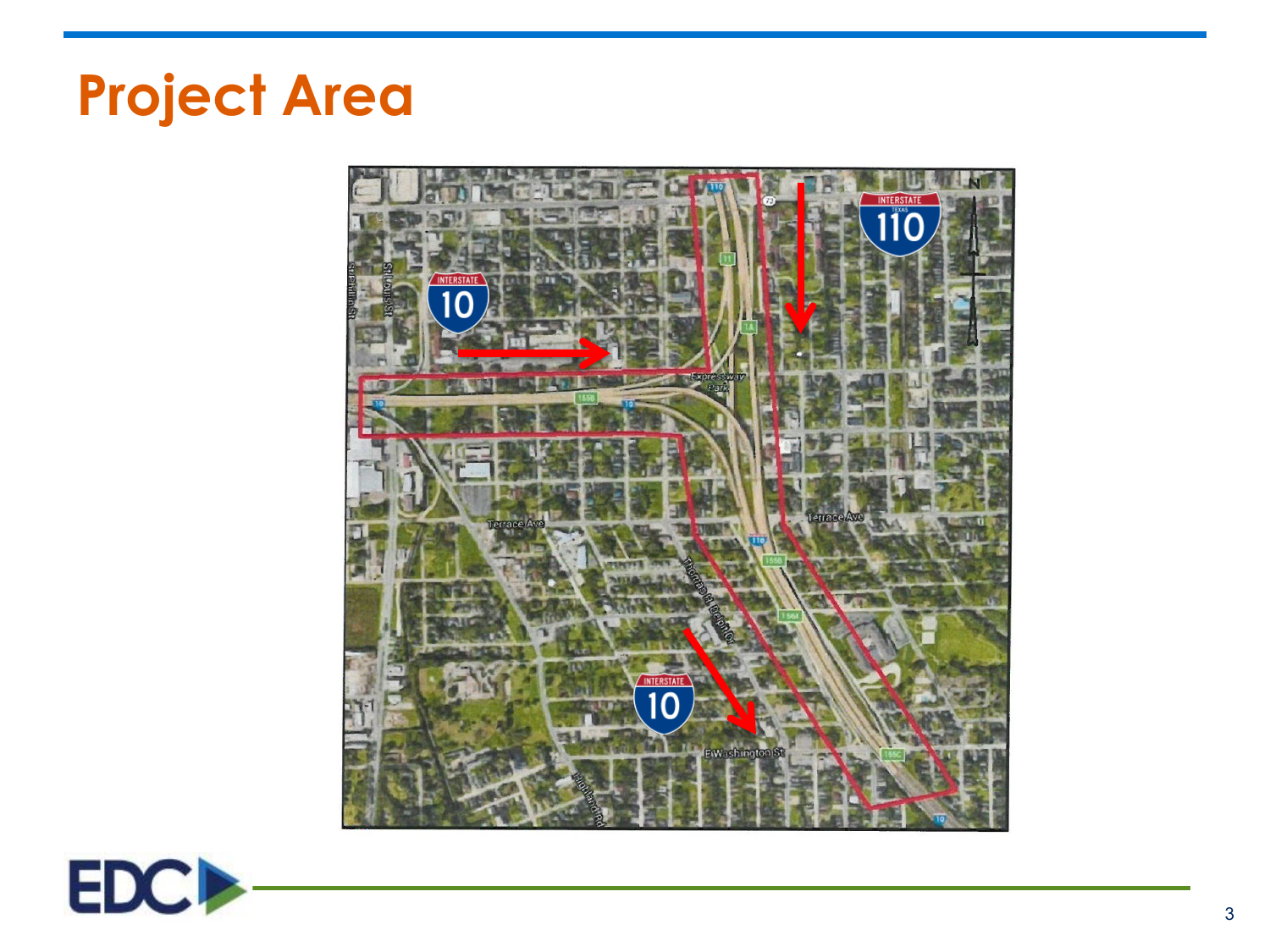

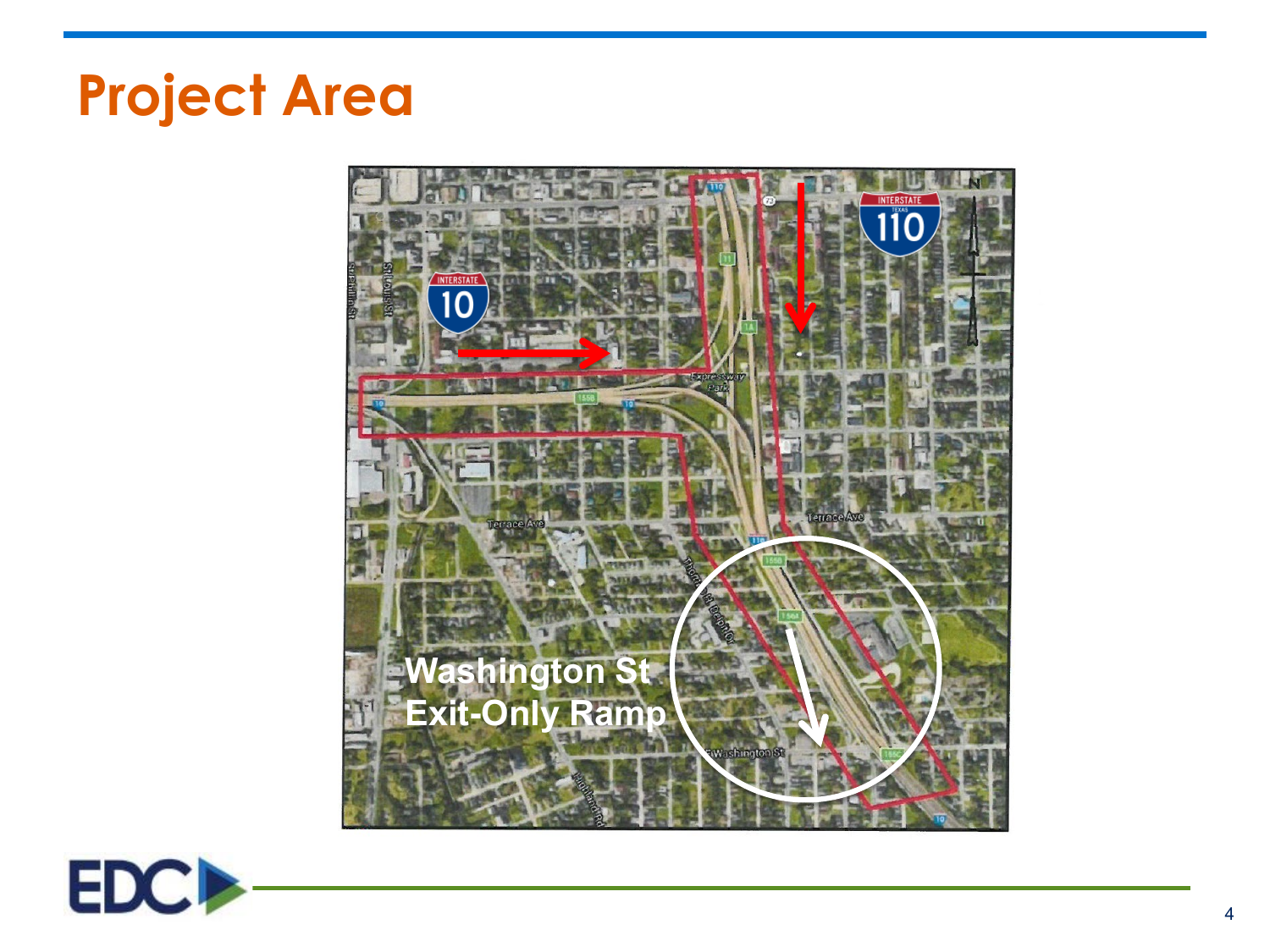

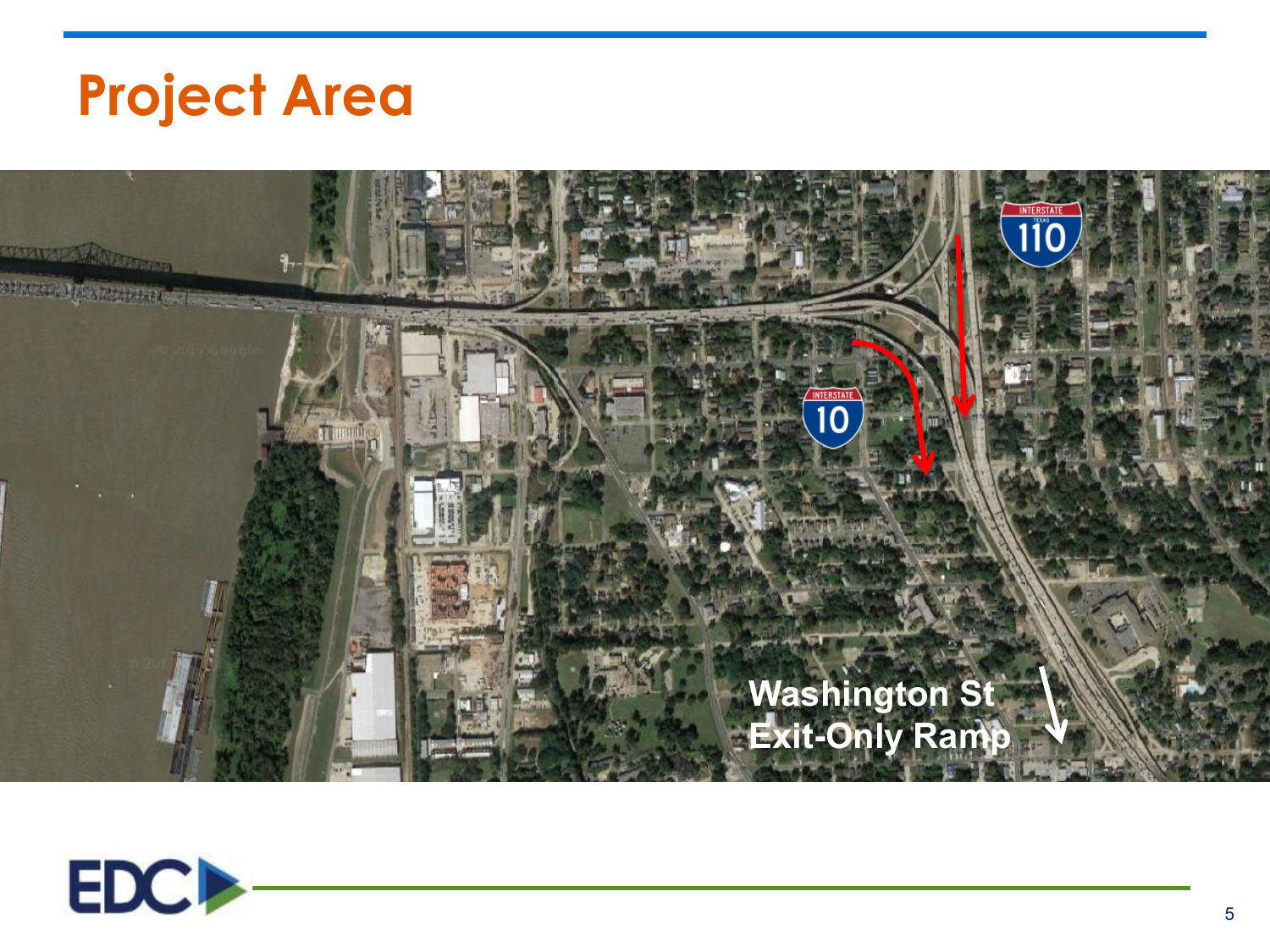#### **Weaving Movement**



**Weave with Lane Drop**

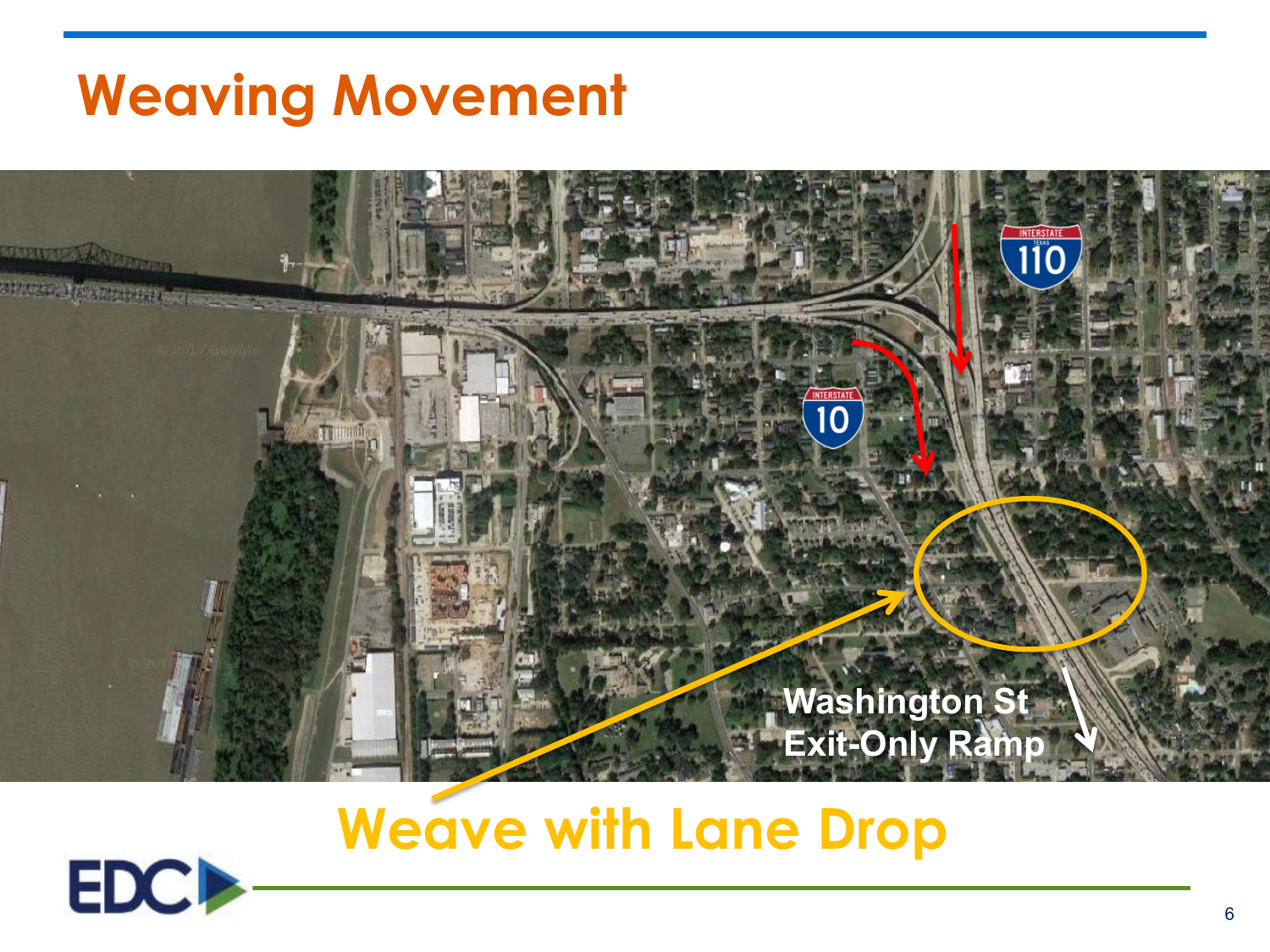#### **Proposed Modification**



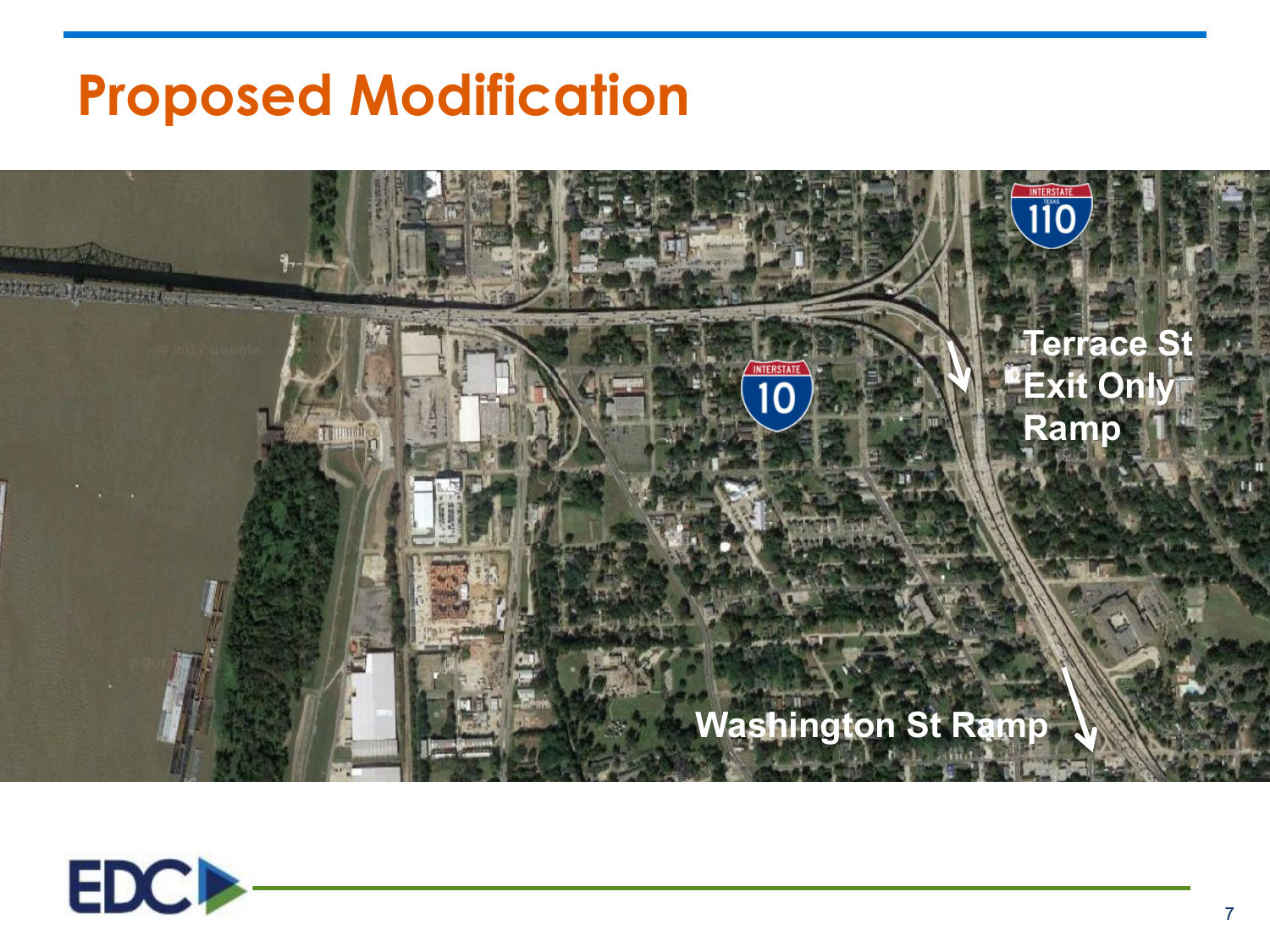## **Safety Analysis**

- **FHWA Interstate Access Policy: no adverse impact to safety**
- **Safety analysis performed as part of Interchange Modification Report (IMR)**
- **ISATe was determined to be best tool to perform analysis**
- **State requested assistance from DDSA Team**

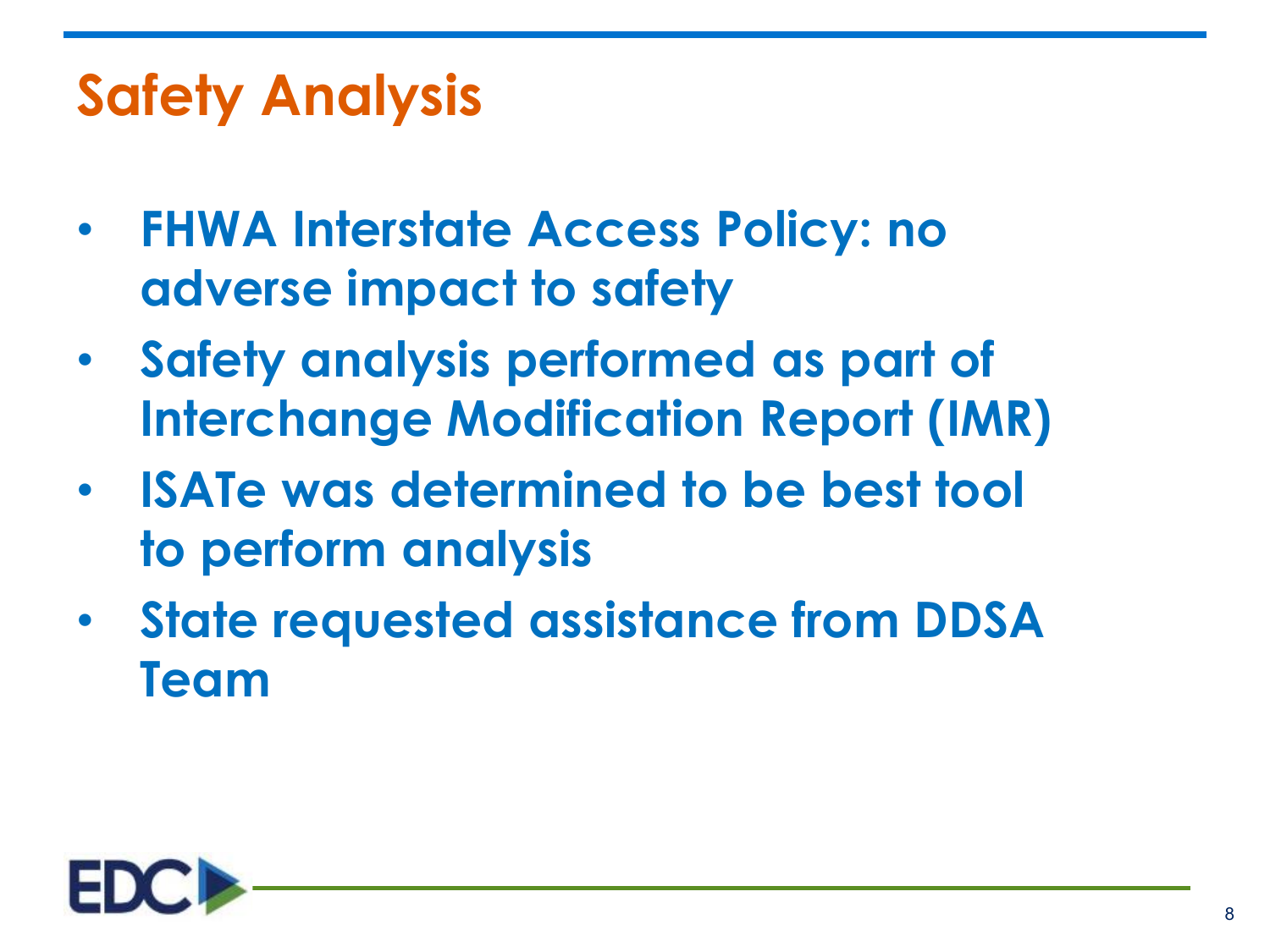# **Why the ISATe?**

- **Developed using Excel spreadsheet software**
- **Intended for safety analysis of freewayarterial and freeway-freeway interchanges.**
- **Incorporates interchange/ramp safety performance functions**
- **Can analyze locations without crash data**
- **Use of crash data improves crash estimate**

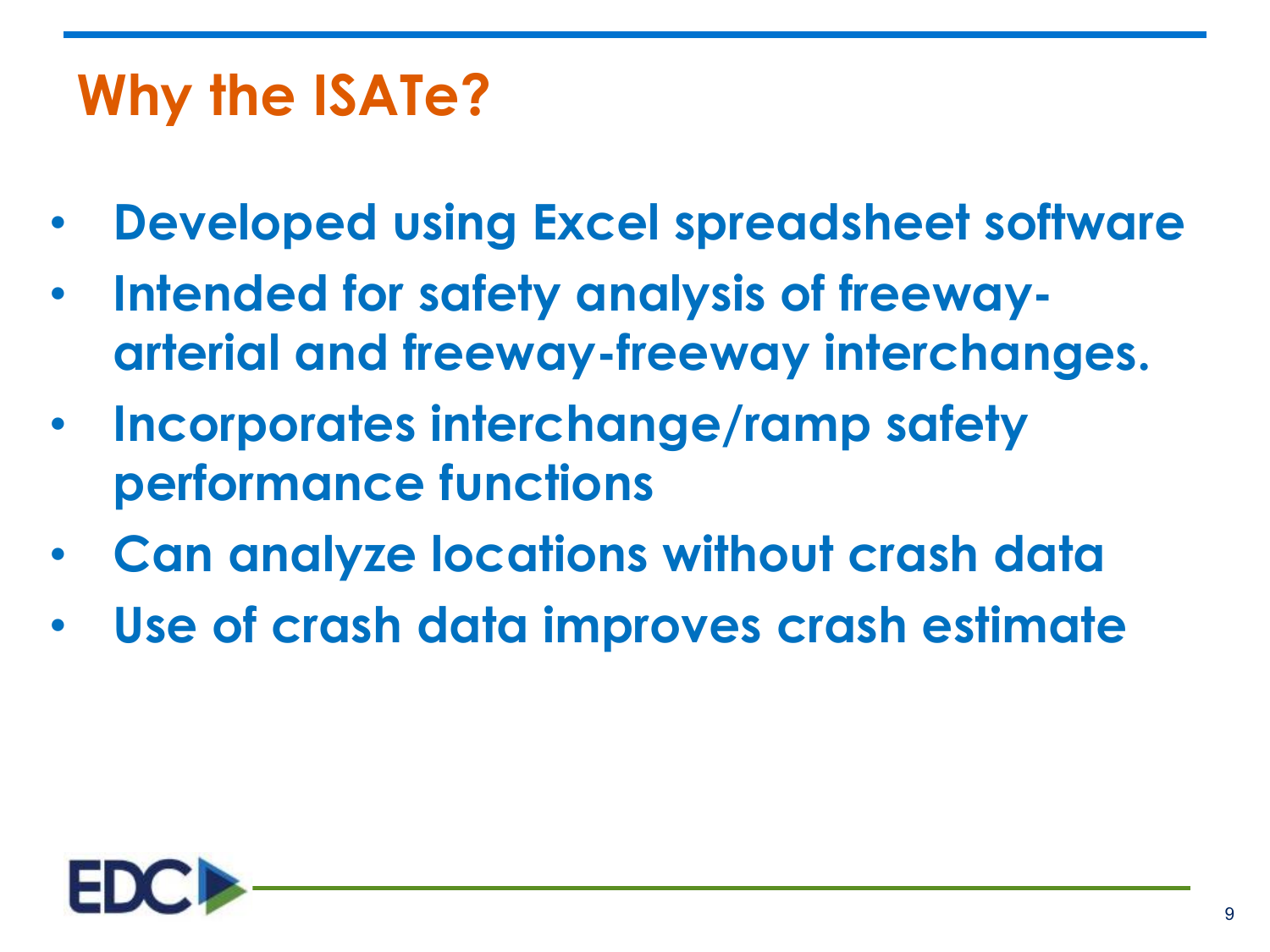# **Safety Analysis Methodology**

- **DOTD developed safety study methodology incorporating ISATe.**
- **FHWA Division reviewed and accepted methodology.**
- **DOTD then conducted study with assistance from DDSA Team**

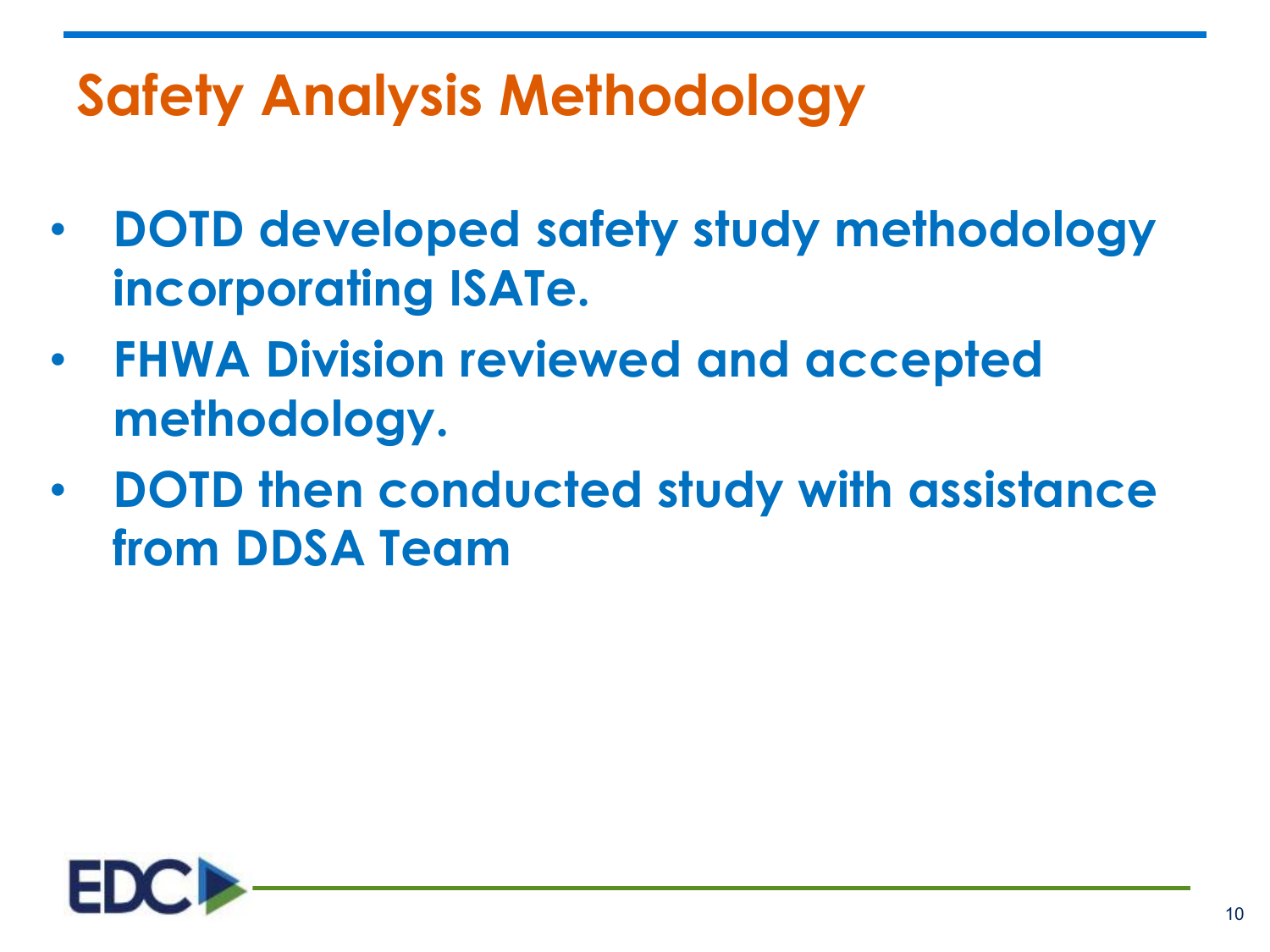## **Safety Analysis Results**

| <b>Type</b>    | ∟∧юшц<br><b>Number</b> |
|----------------|------------------------|
| <b>Cross</b>   | O                      |
| <b>Merge</b>   | 21                     |
| <b>Diverge</b> | 2                      |

**Evicting** 

#### Proposed

| <b>Type</b>    | <b>Number</b> |
|----------------|---------------|
| <b>Cross</b>   | 0             |
| <b>Merge</b>   | 23            |
| <b>Diverge</b> |               |

**Conflict Point Schematic: Existing** I-110 South  $I-10$  East ashington **HO** Conflict Point Schematic: Proposed I-110 South I-10 East **HOR** 

Figure 1: Conflict Point Schematics

#### **2.7% more crashes 1.4% reduction injury crashes**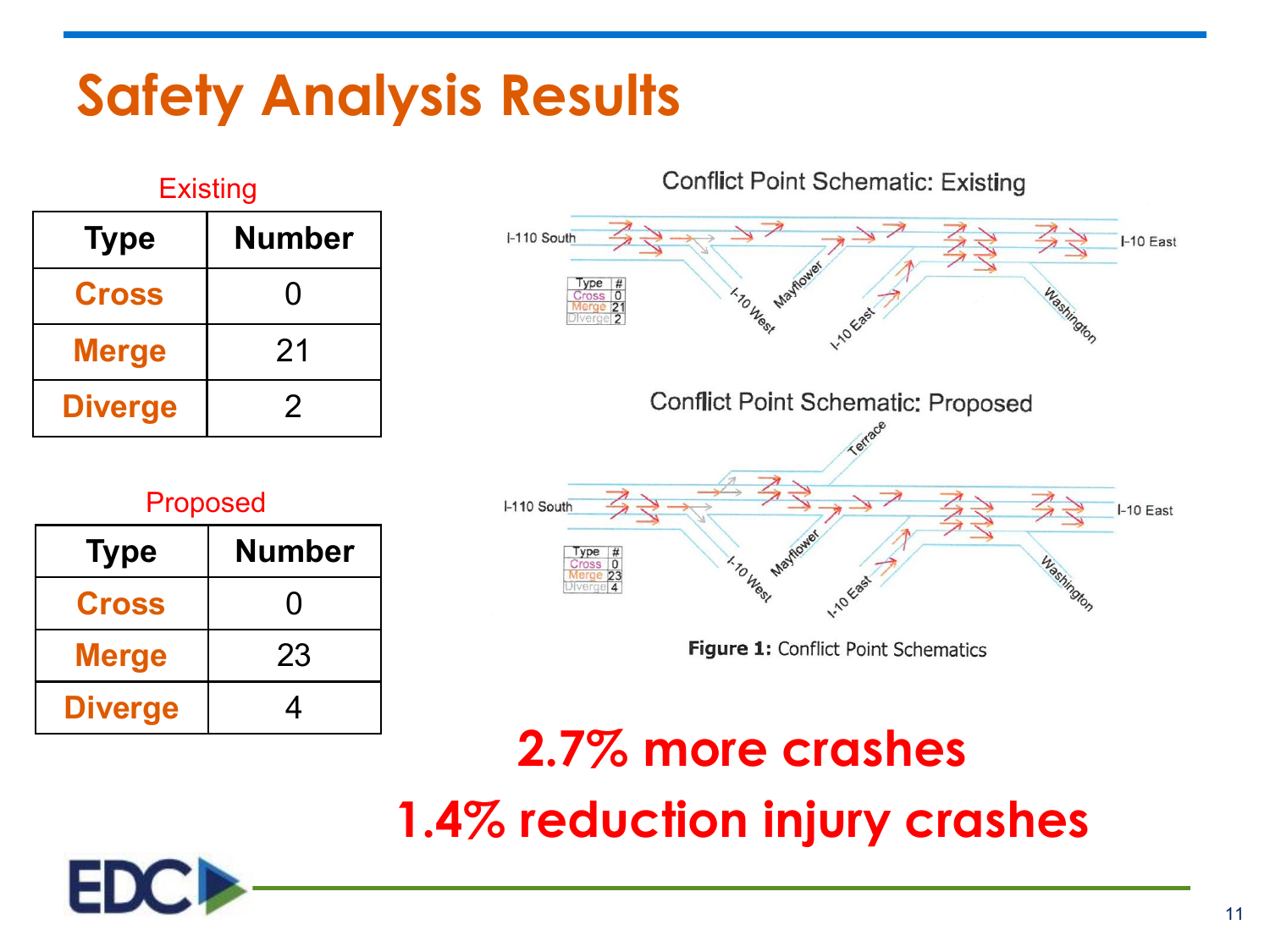## **Conclusions**

- **Based on results, State concluded minimal safety impact**
- **IMR was accepted in December, 2016**
- **The ISATe tool added value**
- **Division actively promoted the use of DDSA technical assistance.**